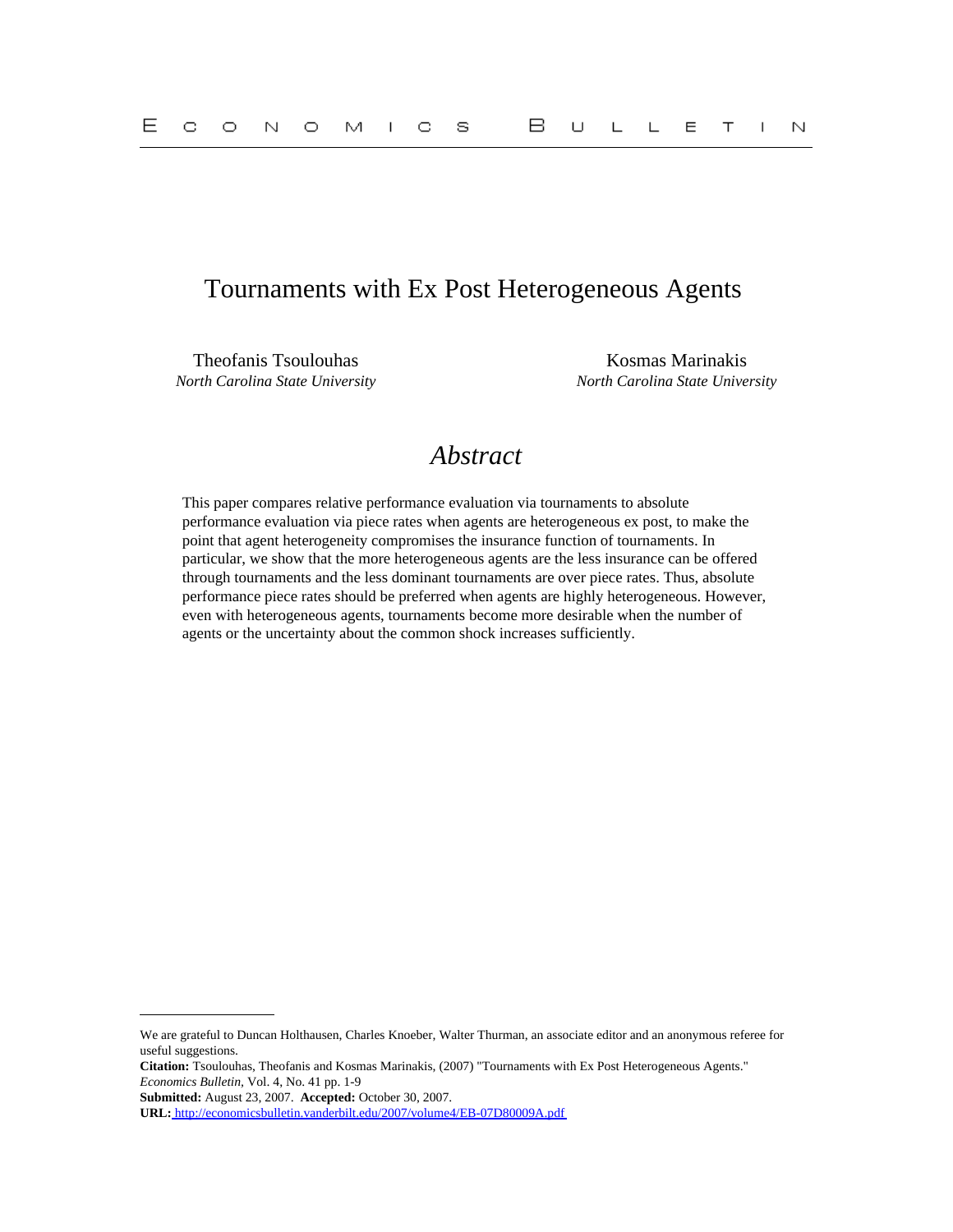## 1. Introduction

Beginning with the seminal work of Lazear and Rosen (1981), Holmström (1982), Green and Stockey (1983) and Nalebuff and Stiglitz (1983), contrasting tournaments to piece rates mirrors contrasting relative performance to absolute performance evaluation. Relative performance evaluation is justified by the fact that, when agent production activities are subject to a common shock, individual performance is not a *sufficient statistic* for individual effort. The performance levels obtained by the rest of the agents convey an informative signal about the common shock and, therefore, the effort choice of any given agent. Lazear and Rosen, in particular, show that when agents have a CARA utility function and there is no common uncertainty piece rates dominate tournaments. By contrast, with large common uncertainty tournaments dominate. The rationale for this highly acclaimed result is that tournaments allow the principal to remove the common shock from the responsibility of agents. Tournaments constitute a move closer to the First Best because the principal uses the available information more efficiently. By removing common uncertainty from the responsibility of agents, and by charging a premium for this insurance, the principal increases his proÖt without hurting the agents. What has received little attention, though, is that when agents are heterogeneous relative performance evaluation via tournaments exposes agents to uncertainty about the average agent ability.<sup>1</sup>

We measure agent heterogeneity by the variance of agent ability. When this variance increases, agents are more heterogeneous because the realizations of their ability types are drawn from a more disperse distribution and, at the same time, the variability in individual output increases. The analysis then shows that the more heterogeneous agents are the less insurance can be offered through tournaments and the less dominant tournaments are over piece rates. Thus, tournaments become less desirable when the variance of the distribution of ability types is large, so that absolute performance piece rates are preferred when agents are highly heterogeneous. However, even with heterogeneous agents, tournaments become more desirable when the number of agents or the uncertainty about the common shock increases sufficiently. The rationale is that, unlike piece rates, tournaments filter away common uncertainty from the responsibility of agents who pay a premium for this insurance. Tournaments expose agents to the idiosyncratic shocks of other agents, but the average idiosyncratic shock is nullified with more agents because some shocks will be positive and some will be negative.

<sup>&</sup>lt;sup>1</sup>Konrad and Kovenock (2006) examine discriminating contests in which contestants' abilities are stochastic but become common knowledge before agents choose efforts. Tsoulouhas et al (2007) consider CEO contests that are open to heterogeneous outsider contestants, to analyze the trade off between incentives and selection. Kolmar and Sisak (2007) analyze discriminating contests among heterogeneous contestants to guarantee efficient contributions to a public good. Riis (2007) shows that when agents are heterogeneous ex ante and the optimal discriminatory prize premium is non-monotonic in ability, efficiency can be restored if agents choose from a menu.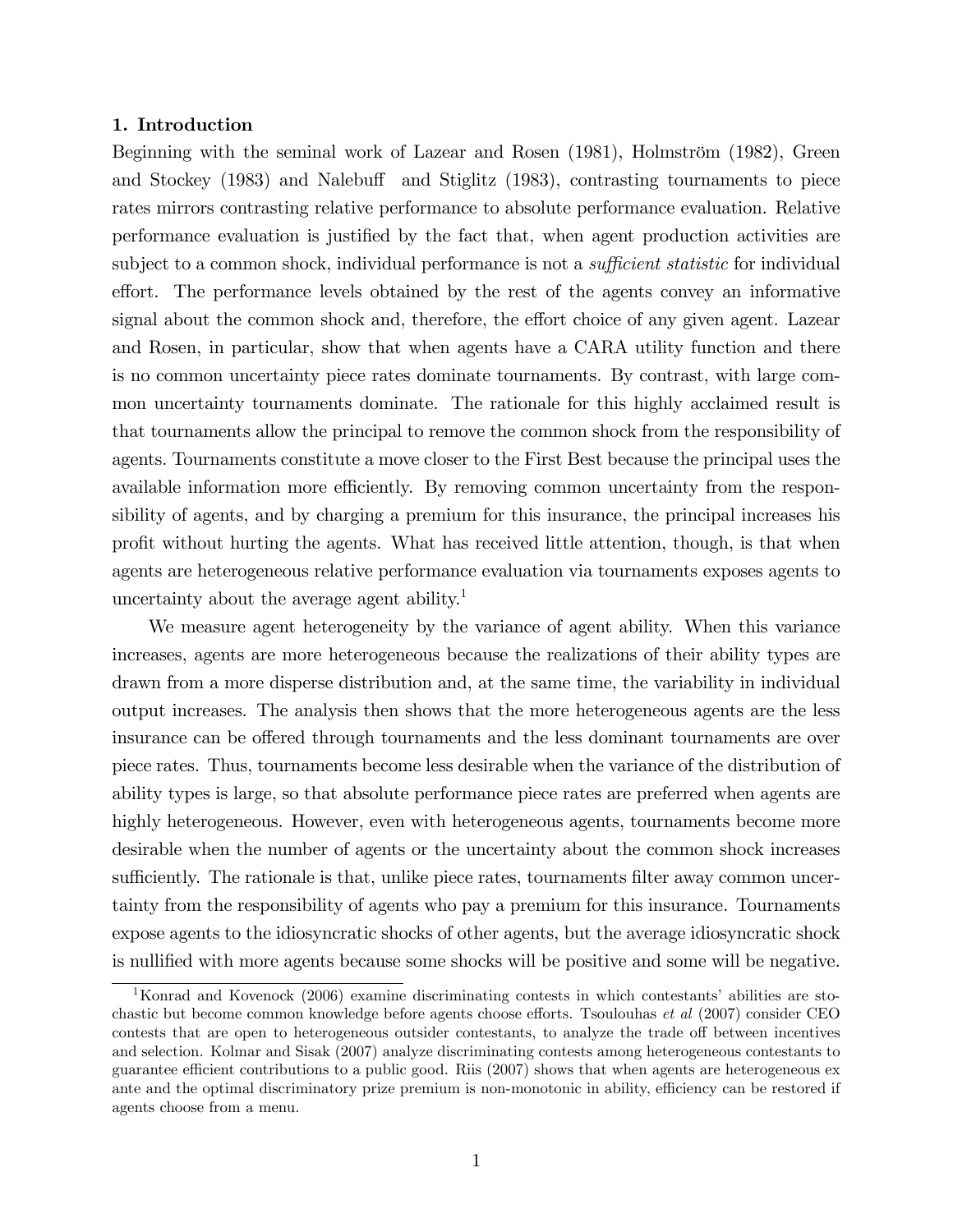Both piece rates and tournaments expose an agent to uncertainty about his own ability but only tournaments expose him to uncertainty from the fact that his ability may differ from the average ability of other agents. Thus, the removal of common uncertainty from the agents' responsibility under tournament has a negative impact on their required compensation but, on the other hand, the introduction of uncertainty due to heterogeneity has a positive impact. When the variance of ability is relatively large, the addition of uncertainty from heterogeneity can outweigh the reduction of uncertainty from common shocks. Further, in this case common uncertainty against which tournaments can insure is a smaller fraction of total uncertainty.

## 2. The model

A principal signs a contract with n agents. Agent  $i$  produces output according to the production function  $x_i = a_i + e_i + \eta + \varepsilon_i$ , where  $a_i$  is the agent's ability,  $e_i$  is his effort,  $\eta$  is a common shock inflicted on all agents and  $\varepsilon_i$  is an idiosyncratic shock. Agents do not know their ability types at the time of contracting; instead, they privately learn their types ex post. In particular, agents discover how good they are in this activity after contracts are stipulated and before selecting effort.<sup>2</sup> Each agent's effort and the subsequent realizations of the production shocks are private information, but the output obtained is publicly observed. The price of output is normalized to 1. Each agent's type follows an i.i.d. normal distribution with mean  $\mu$  and variance  $\sigma_a^2$ . The common shock follows a normal distribution with mean zero and variance  $\sigma_{\eta}^2$ . The idiosyncratic shock for each agent follows an i.i.d. normal distribution with mean zero and variance  $\sigma_{\varepsilon}^2$ . The distributions of  $a_i$ ,  $\eta$  and  $\varepsilon_i$  are independent. The principal compensates agents for their effort based on their outputs by using a piece rate contract or a tournament. Agent preferences are represented by a CARA utility function  $u(w_i, e_i) = -\exp(-rw_i + \frac{r}{2})$  $\frac{r}{2}e_i^2$ , where r is the agent's coefficient of absolute risk aversion and  $w_i$  is the compensation to agent *i*. Given the normality assumptions above, both  $x_i$  and  $w_i$  are normally distributed and, therefore,  $u(\cdot)$  follows a lognormal distribution, which allows us to obtain analytical solutions.

## 3. The piece rate contract

The piece rate contract  $(R)$  is the payment scheme in which the compensation to agent i takes the form  $w_i = b_R + \beta_R x_i$ . The principal determines the contractual parameters by

 $2$ This is more interesting than the case when individual abilities are observed after efforts are exerted, because ability could then be summed up with all idiosyncratic shocks. Further, abstracting from the case when agents know their types at the time of contracting allows us to examine the full impact of heterogeneity on the form of the contract. Under adverse selection, instead, if the principal offered a menu of contracts and agents self-selected, agents might not be exposed to the full impact of uncertainty about average ability. See Bhattacharya and Guash (1988) and Riis (2007) for such heterogeneity.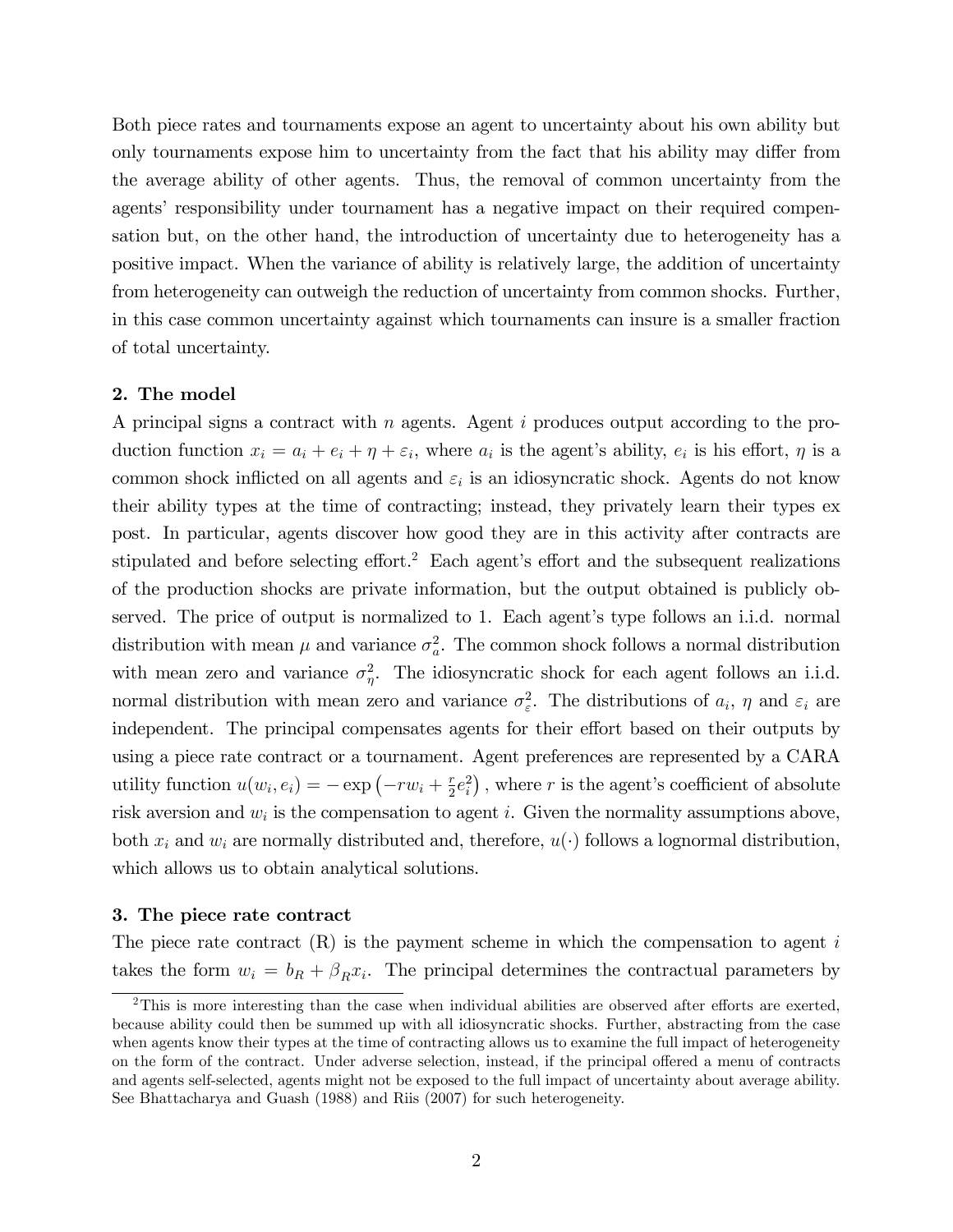backward induction. First, the principal calculates each agent's expected utility after he signs the contract and learns his type but before exerting effort:

$$
EU_R(e_i|a_i, b_R, \beta_R) = -E\left[\exp\left(-rw_i + \frac{r}{2}e_i^2\right)\right] =
$$
  

$$
= -\exp\left[-r\left(b_R + \beta_R(a_i + e_i) - \frac{1}{2}e_i^2\right)\right]E\left[\exp\left[-r\beta_R\left(\varepsilon_i + \eta\right)\right]\right] =
$$
  

$$
= -\exp\left[-r\left[b_R + \beta_R(a_i + e_i) - \frac{e_i^2}{2} - \frac{r\beta_R^2(\sigma_\eta^2 + \sigma_\varepsilon^2)}{2}\right]\right],
$$
 (1)

where the expression in the square brackets is the certainty equivalent compensation. To ensure the compatibility of the contract with agent incentives to perform, the principal calculates the effort level that maximizes  $(1)$ . First order conditions yield

$$
e_i^* = \beta_R,\tag{2}
$$

which implies that incentives to perform are fully determined by the incentives provided by the principal via the piece rate  $\beta_R$ . Note that, when both ability and effort add to output and hence to expected compensation, ability does not affect the effort choice of the agent. Given (2), to ensure the compatibility of the contract with agent incentives to participate before they learn their types, the principal selects the value of the base payment,  $b_R$ , that satisfies the agent's individual rationality constraint with equality so that he receives no rents but still accepts the contract. For ease of exposition, we normalize his reservation utility to  $-1$ , hence:

$$
EU_R(b_R, \beta_R | e_i^*) = -\exp\left[-r\left[b_R + \beta_R(\mu + e_i^*) - \frac{e_i^{*2}}{2} - \frac{r\beta_R^2(\sigma_a^2 + \sigma_\eta^2 + \sigma_\varepsilon^2)}{2}\right]\right] = -1 \iff
$$
  

$$
\iff b_R = \frac{r(\sigma_a^2 + \sigma_\eta^2 + \sigma_\varepsilon^2) - 1}{2}\beta_R^2 - \mu\beta_R.
$$
 (3)

By setting  $b_R$  in accordance with (3) the principal can induce agent participation at least cost. Given conditions  $(2)$  and  $(3)$  the principal maximizes expected total profit

$$
ET\Pi_R = \sum_{i=1}^n \left[ Ex_i - Ew_i \right] = n \left[ \mu + \beta_R - \frac{r(\sigma_a^2 + \sigma_\eta^2 + \sigma_\varepsilon^2) + 1}{2} \beta_R^2 \right]. \tag{4}
$$

The solution satisfies

$$
\beta_R = \frac{1}{1 + r(\sigma_a^2 + \sigma_\eta^2 + \sigma_\varepsilon^2)},\tag{5}
$$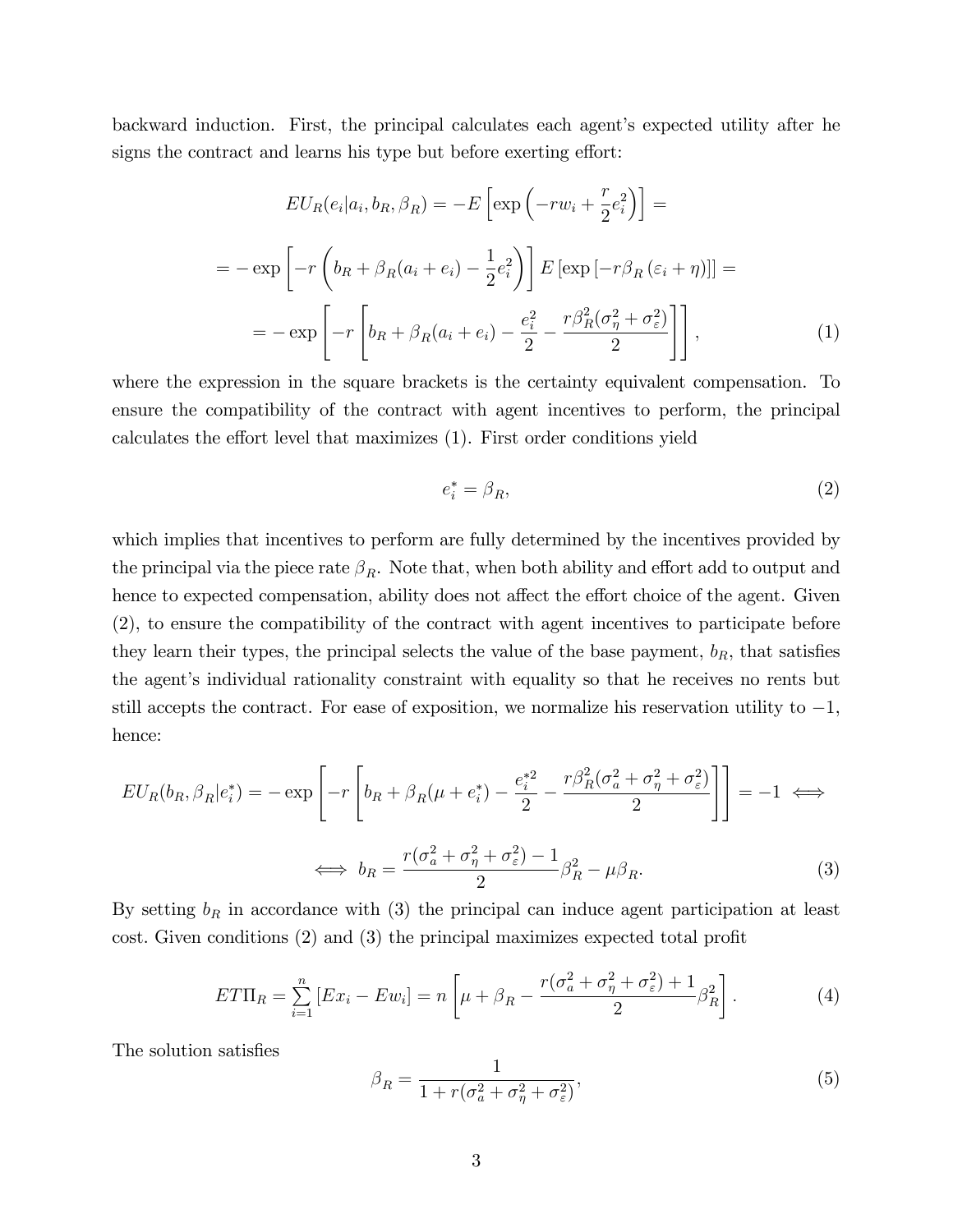that is, the larger the variances of ability, common shock and idiosyncratic shock, the lower the piece rate because the weaker the link between the power of incentives and output. Condition (3) then implies

$$
b_R = -\frac{r(\sigma_a^2 + \sigma_\varepsilon^2 + \sigma_\eta^2)(2\mu - 1) + 2\mu + 1}{2\left(1 + r(\sigma_a^2 + \sigma_\varepsilon^2 + \sigma_\eta^2)\right)^2},\tag{6}
$$

that is, expected agent ability has a negative impact on the base payment because more able agents need weaker incentives to participate. The principal's expected profit per agent under the piece rate is

$$
E\Pi_R = \mu + \frac{1}{2(1 + r(\sigma_a^2 + \sigma_\varepsilon^2 + \sigma_\eta^2)}.\tag{7}
$$

#### 4. The tournament

The tournament (T) is the payment scheme in which the compensation to each agent is determined by relative performance. Specifically,

$$
w_i = b_T + \beta_T (x_i - \overline{x}) = b_T + \beta_T \left( \frac{n-1}{n} x_i - \frac{1}{n} \sum_{j \neq i} x_j \right),\tag{8}
$$

where  $\bar{x}$  is the average output obtained by all agents. Note that the total wage bill is proportional to the base payment  $b_T$ :  $\Sigma w_i = nb_T$ . Thus, in contrast to the piece rate contract, the principal's total payment to the agents and, hence, the expected payment per agent are independent of output, however, each agent's relative performance determines his share of the fixed total payments. The agent's expected utility after he signs the contract and learns his type, but before exerting effort, is

$$
EU_T(e_i|a_i, b_T, \beta_T) =
$$

$$
= -\exp\left[-r\left(b_T + \beta_T\left(a_i - \frac{1}{n}\sum_i a_i + e_i - \frac{1}{n}\sum_i e_i\right) - \frac{1}{2}e_i^2\right)\right].
$$

$$
\cdot E\left[\exp\left(-r\beta_T\left(\varepsilon_i - \frac{1}{n}\sum_i \varepsilon_i\right)\right)\right] =
$$

$$
= -\exp\left[-r\left[b_T + \beta_T\frac{n-1}{n}\left(a_i + e_i\right) - \beta_T\frac{1}{n}\sum_{j\neq i}\left(a_j + e_j\right) - \frac{e_i^2}{2} - \frac{n-1}{n}\frac{r\beta_T^2\sigma_{\varepsilon}^2}{2}\right]\right].
$$
(9)

The effort level that maximizes  $(9)$  satisfies

$$
e_i^{**} = \frac{n-1}{n} \beta_T.
$$
 (10)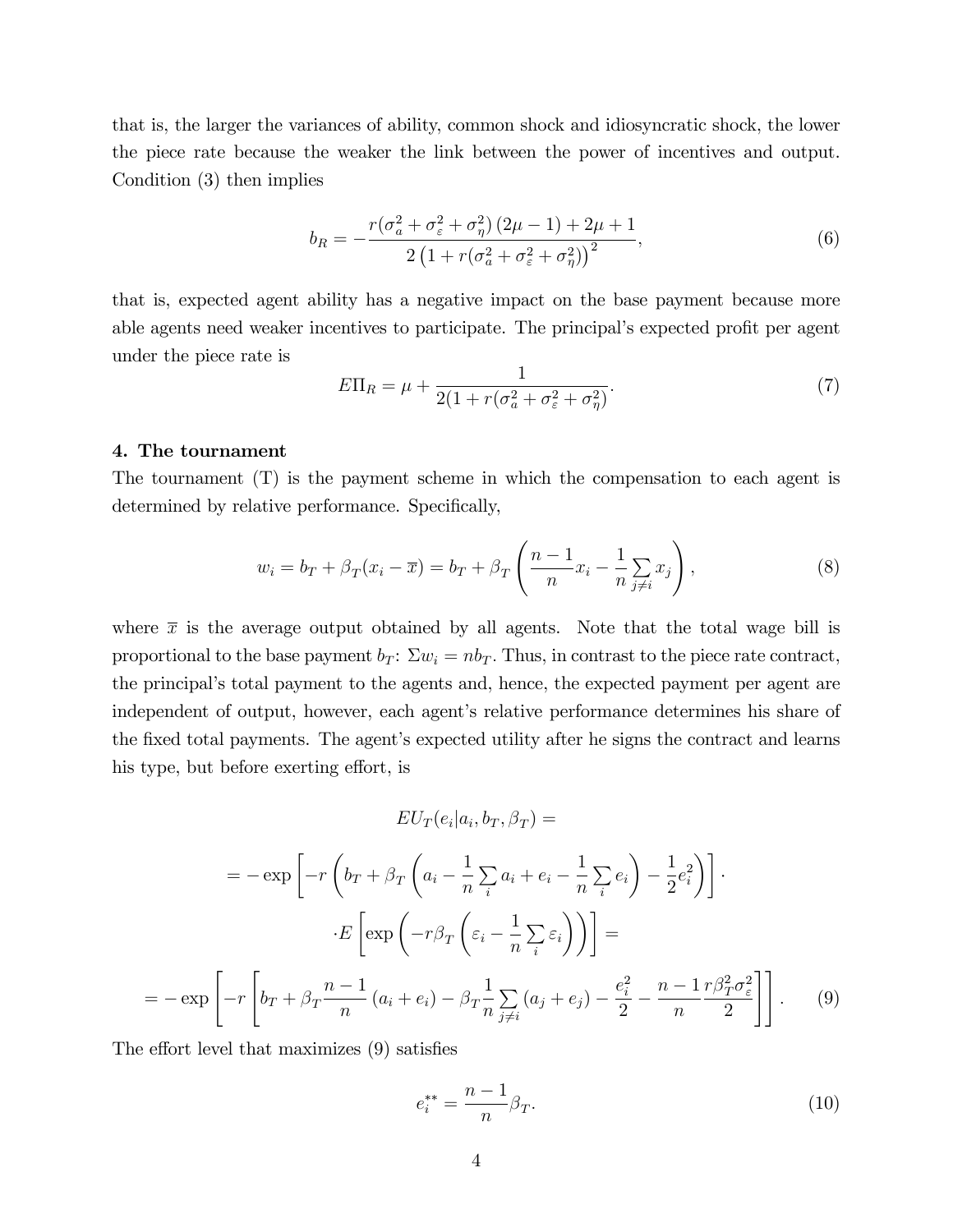Further, the agent's individual rationality constraint before he learns his type is:

$$
EU_T(b_T, \beta_T | e_i^{**}) =
$$

$$
= -\exp\left[-r\left(b_T + \beta_T \frac{n-1}{n}e_i^{**} - \beta_T \frac{1}{n}\sum_{j\neq i}e_j^{**} - \frac{e_i^2}{2} - \frac{n-1}{n}\frac{r\beta_T^2(\sigma_a^2 + \sigma_\varepsilon^2)}{2}\right)\right] = -1 \iff
$$

$$
\iff b_T = \frac{1}{2}\frac{n-1}{n}\left(\frac{n-1}{n} + r\left(\sigma_a^2 + \sigma_\varepsilon^2\right)\right)\beta_T^2. \tag{11}
$$

Then, given conditions  $(10)$  and  $(11)$ , the principal maximizes expected total profit

$$
ET\Pi_T = n \left[ \mu + \frac{n-1}{n} \beta_T - \frac{1}{2} \frac{n-1}{n} \left( \frac{n-1}{n} + r \left( \sigma_a^2 + \sigma_\varepsilon^2 \right) \right) \beta_T^2 \right]. \tag{12}
$$

The solution satisfies

$$
\beta_T = \frac{1}{\frac{n-1}{n} + r\left(\sigma_a^2 + \sigma_\varepsilon^2\right)}.\tag{13}
$$

Note that neither the bonus factor  $\beta_T$  nor the base payment  $b_T$  depend on  $\sigma_\eta^2$  because the principal Ölters away common shocks from the responsibility of agents. Also note that

$$
\beta_T > \beta_R,\tag{14}
$$

that is, the removal of common uncertainty from the agent's responsibility enables the principal to implement higher-power incentives. Given (13), condition (11) implies

$$
b_T = \frac{\frac{n-1}{n}}{2(\frac{n-1}{n} + r\left(\sigma_a^2 + \sigma_\varepsilon^2\right))}.\tag{15}
$$

Unlike the piece rate, the base payment does not depend on the expected agent ability under tournament. This is because the expected payment under tournament does not depend on the expected agent ability. The principal's expected profit per agent is

$$
E\Pi_T = \mu + \frac{\frac{n-1}{n}}{2\left(\frac{n-1}{n} + r\left(\sigma_a^2 + \sigma_\varepsilon^2\right)\right)}.\tag{16}
$$

#### 5. The dominant contract

The principal's decision about which payment scheme to offer depends entirely on expected profits. Conditions  $(7)$  and  $(16)$  imply:

$$
E\Pi_T \ge E\Pi_R \Longleftrightarrow \frac{1}{n-1} \left(\sigma_a^2 + \sigma_\varepsilon^2\right) \le \sigma_\eta^2. \tag{17}
$$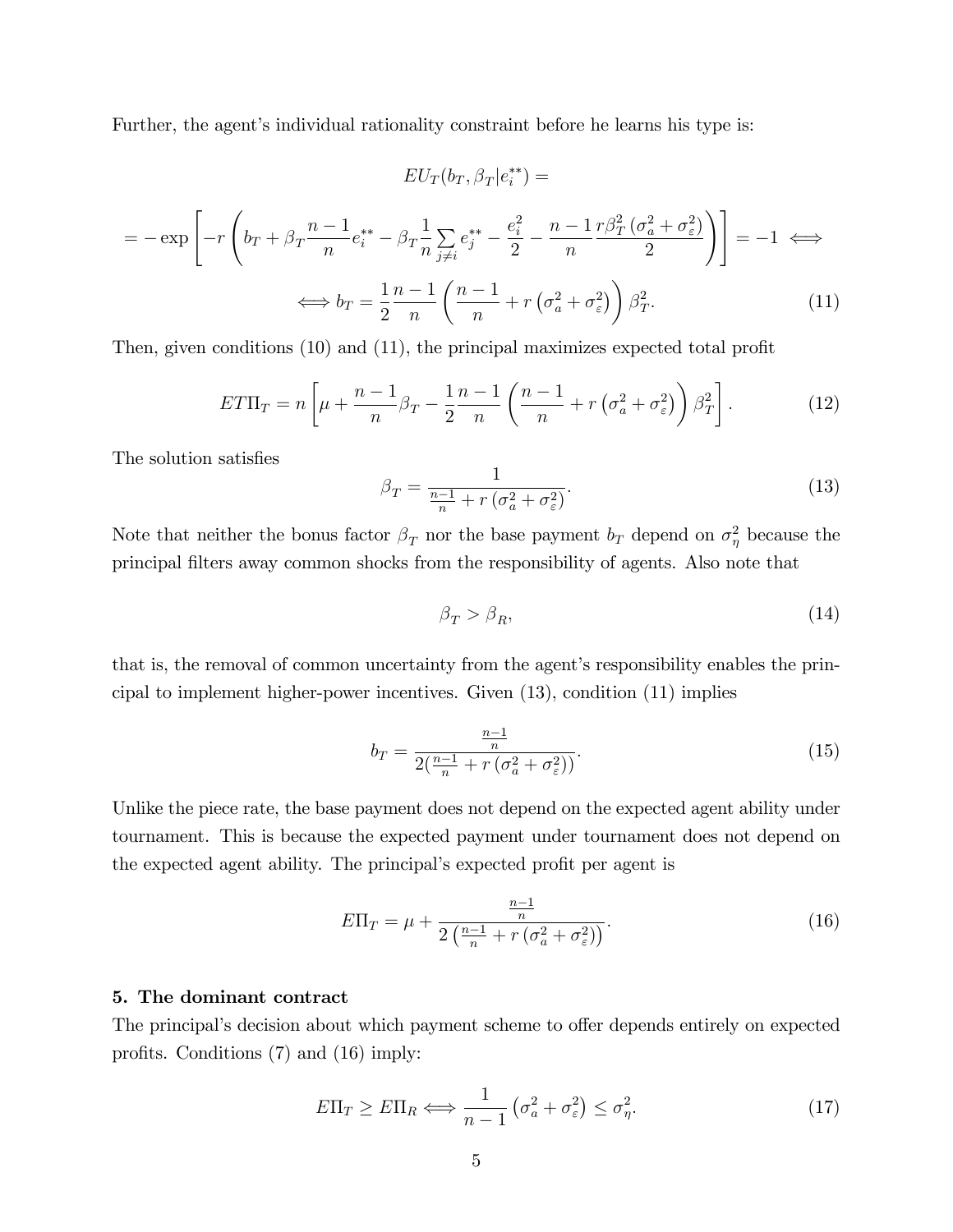First note that, interestingly, expected agent ability does not affect the form of the dominant contract. Second, condition (17) indicates that tournaments are optimal provided that the variance of the common shock is larger than only a fraction of the variance of agent ability and the variance of the idiosyncratic shock, where the fraction decreases when the number of agents increases. Thus, the odds would be cast in favor of tournaments if common uncertainty equaled the uncertainty in agent ability plus idiosyncratic uncertainty. By the strong law of large numbers, a large number of agents strengthens the dominance of tournaments because average agent ability converges almost surely to the population mean ability, and idiosyncratic shocks cancel out, which enables the principal to offer better insurance by filtering away common shocks from the responsibility of agents through the average output. Therefore, piece rates are dominant when the number of agents is sufficiently small, or the uncertainties in agent ability or idiosyncratic shocks are large, or when the uncertainty about the common shock is sufficiently small. Our finding invites an empirical investigation of the magnitudes of these uncertainties.

## 6. The dominant contract when ability affects the cost of effort

We briefly extend the analysis to the case where the cost of effort depends on ability:  $u(w_i, e_i) = -\exp\left(-r w_i + \frac{r}{2a}\right)$  $rac{r}{2a_i}e_i^2$ ). An agent's optimal effort is now a function of ability because higher ability reduces the cost of effort. Thus,

$$
e_i^* = a_i \beta_R,\tag{18}
$$

for a piece rate, and

$$
e_i^{**} = \frac{n-1}{n} a_i \beta_T,
$$
\n(19)

for a tournament. The remaining analysis gets messy pretty quickly. In particular, under piece rates, the base payment satisfies

$$
b_R = \frac{r\sigma_\varepsilon^2 + r\sigma_\eta^2 + r\left(1 + \frac{1}{2}\beta_R\right)^2 \sigma_a^2 - \mu}{2} \beta_R^2 - \mu\beta_R,\tag{20}
$$

where  $\beta_R$  solves

$$
\mu - \left[r\left(\sigma_{\varepsilon}^2 + \sigma_{\eta}^2 + \sigma_{a}^2\right) + \mu\right]\beta_R - \frac{3}{2}r\sigma_a^2\beta_R^2 - \frac{1}{2}r\sigma_a^2\beta_R^3 = 0,\tag{21}
$$

and the principal's expected profit per agent is

$$
E\Pi_R = \mu - \mu \beta_R^2 - b_R. \tag{22}
$$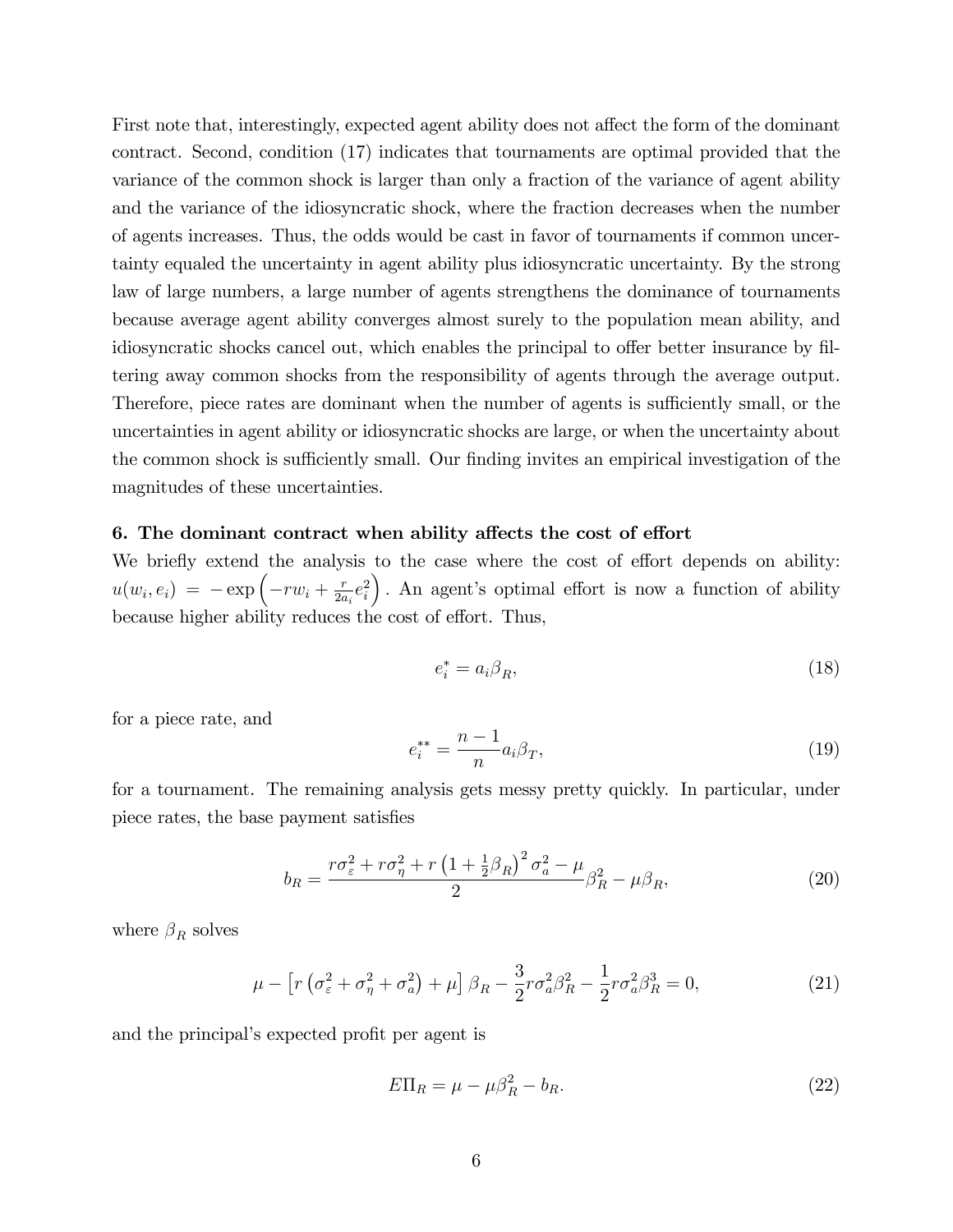Under tournaments, the base payment satisfies

$$
b_T = \frac{1}{2} \left( \frac{n-1}{n} \right)^2 \beta_T^2 \mu + \frac{1}{2} \left( \left( \frac{n-1}{n} \beta_T \left( 1 - \frac{1}{2} \frac{n-1}{n} \beta_T \right) \right)^2 + \frac{n-1}{n^2} \beta_T^2 \right) r \sigma_a^2 + \frac{1}{2} \frac{n-1}{n} r \sigma_\varepsilon^2 \beta_T^2,
$$
\n(23)

where  $\beta_T$  solves

$$
\frac{n-1}{n}\mu - \frac{n-1}{n}\left[\frac{n-1}{n}\mu + r\left(\sigma_a^2 + \sigma_\varepsilon^2\right)\right]\beta_T + \frac{3}{2}\left(\frac{n-1}{n}\right)^3 r\sigma_a^2\beta_T^2 - \frac{1}{2}\left(\frac{n-1}{n}\right)^4 r\sigma_a^2\beta_T^3 = 0,
$$
\n(24)

and the principal's expected profit per agent is

$$
E\Pi_T = \mu + \frac{n-1}{n}\mu\beta_T - b_T.
$$
\n(25)

The range of variance of ability over which tournaments dominate piece rates, from the perspective of the principal, is larger than the corresponding range when ability does not affect the cost of effort.<sup>3</sup> This can easily be demonstrated by a numerical example. We set  $\sigma_{\eta}^2 = \sigma_{\varepsilon}^2 = 1$ ,  $r = 2$ ,  $\mu = 0.5$  and  $n = 5$ . As shown in Figure 1, when the cost of effort does not depend on ability, tournaments are optimal for  $0 \leq \sigma_a^2 < 3$ , however, when ability reduces the cost of effort, tournaments are optimal for  $0 \leq \sigma_a^2 < 4.28$ . The rationale is that, when ability affects the cost of effort, the agents are being subjected to more risk and they also behave as if they were more risk-averse (i.e., even though the coefficient of absolute risk aversion has not changed, the utility function is more concave because the cost of effort is monetized). Therefore, tournaments are optimal for higher  $\sigma_a^2$  values because the principal can charge more for insurance against common shocks. Note that an increase in the variance of ability still favors piece rates, similar to the analysis above when the cost of effort did not depend on ability. Also note that the variance of ability and the variance of idiosyncratic shocks are now given different weights in determining the dominant contract, with the variance of ability being given a larger weight, unlike the case when ability did not affect effort (see condition  $(17)$  where the weights were equal). It is easy to to see this by comparing conditions  $(20)$  to  $(3)$ , and  $(23)$  to  $(11)$ .

## 7. Conclusion

The literature on tournaments or contests, including Lazear and Rosen (1981), Green and Stockey (1983) and Nalebuff and Stiglitz (1983), and more recently Konrad and Kovenock

<sup>&</sup>lt;sup>3</sup>Also note that expected ability  $\mu$  now affects the choice of dominant contract (but the direction depends on the parameter values). This is because when the cost of effort depends on ability, then, the choice of effort depends on ability, hence, the choice of contract depends on expected ability.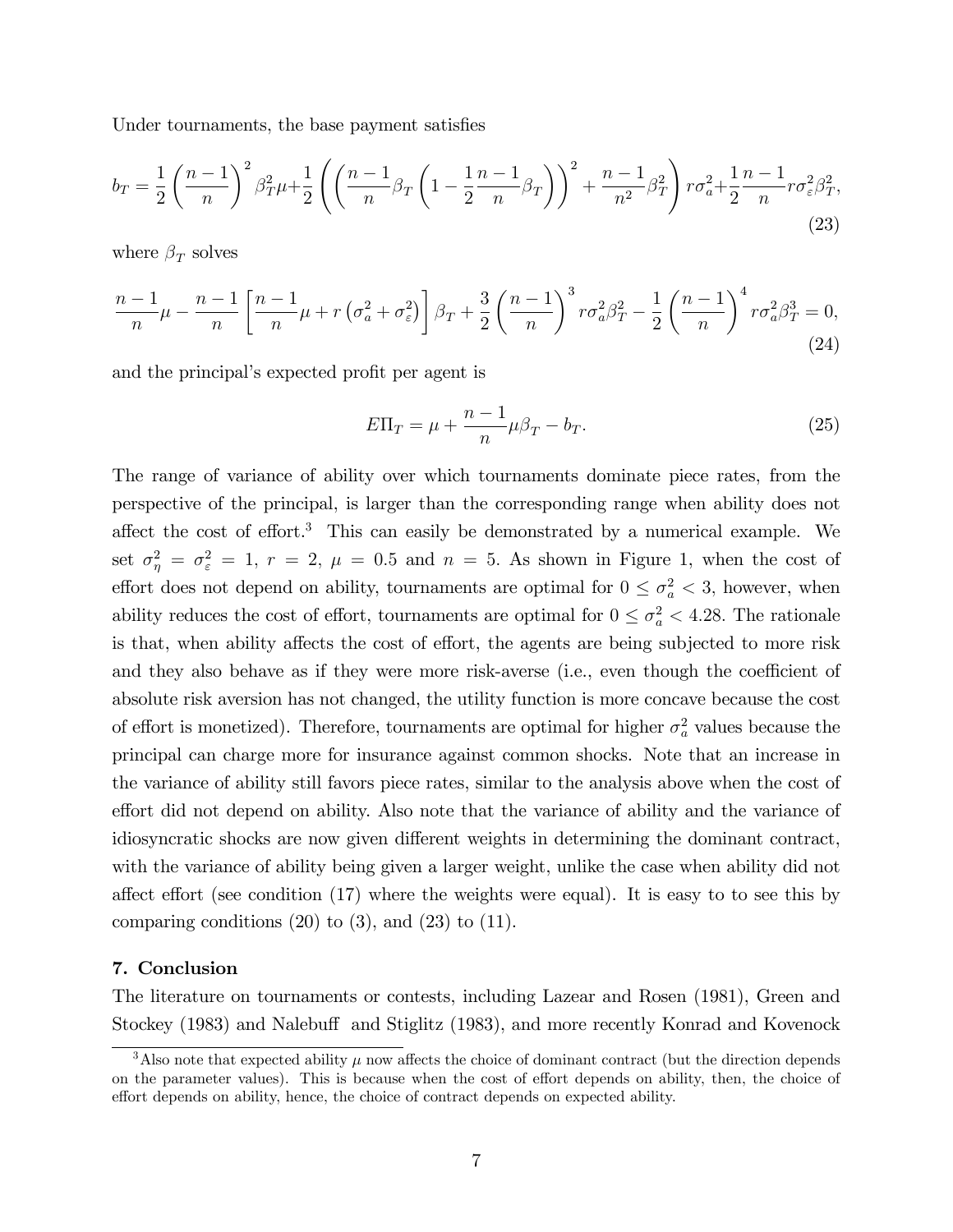

Figure 1: Expected profit per agent under piece rates and tournaments for different values of the variance of ability, when ability does not affect the cost of effort (left panel) and when it does (right panel).

 $(2006)$ , Tsoulouhas *et al*  $(2007)$  and Riis  $(2007)$ , has ignored the fact that when agents are heterogeneous relative performance evaluation exposes agents to uncertainty about the average agent ability. This paper compares relative performance evaluation via tournaments to absolute performance evaluation via piece rates when agents are heterogeneous ex post, and shows that agent heterogeneity compromises the insurance function of tournaments. In particular, the analysis shows that tournaments become less desirable when the variance of the distribution of ability types is large, so that absolute performance piece rates should be preferred when agents are highly heterogeneous. However, even with heterogeneous agents, tournaments become more desirable when the number of agents or the uncertainty about the common shock increases sufficiently.

#### References

Bhattacharya, S., and J.L. Guasch (1988) "Heterogeneity, Tournaments, and Hierarchies" Journal of Political Economy 96, 867-881.

Green, J., and N. Stokey (1983) "A Comparison of Tournaments and Contracts" Journal of Political Economy **91**, 349-364.

Holmström, B. (1982) "Moral Hazard in Teams" *Bell Journal of Economics* 13, 324-40.

Kolmar, M., and D. Sisak (2006) "Multi-Prize Contests as Incentive Mechanisms for the Provision of Public Goods with Heterogeneous Agents" working paper.